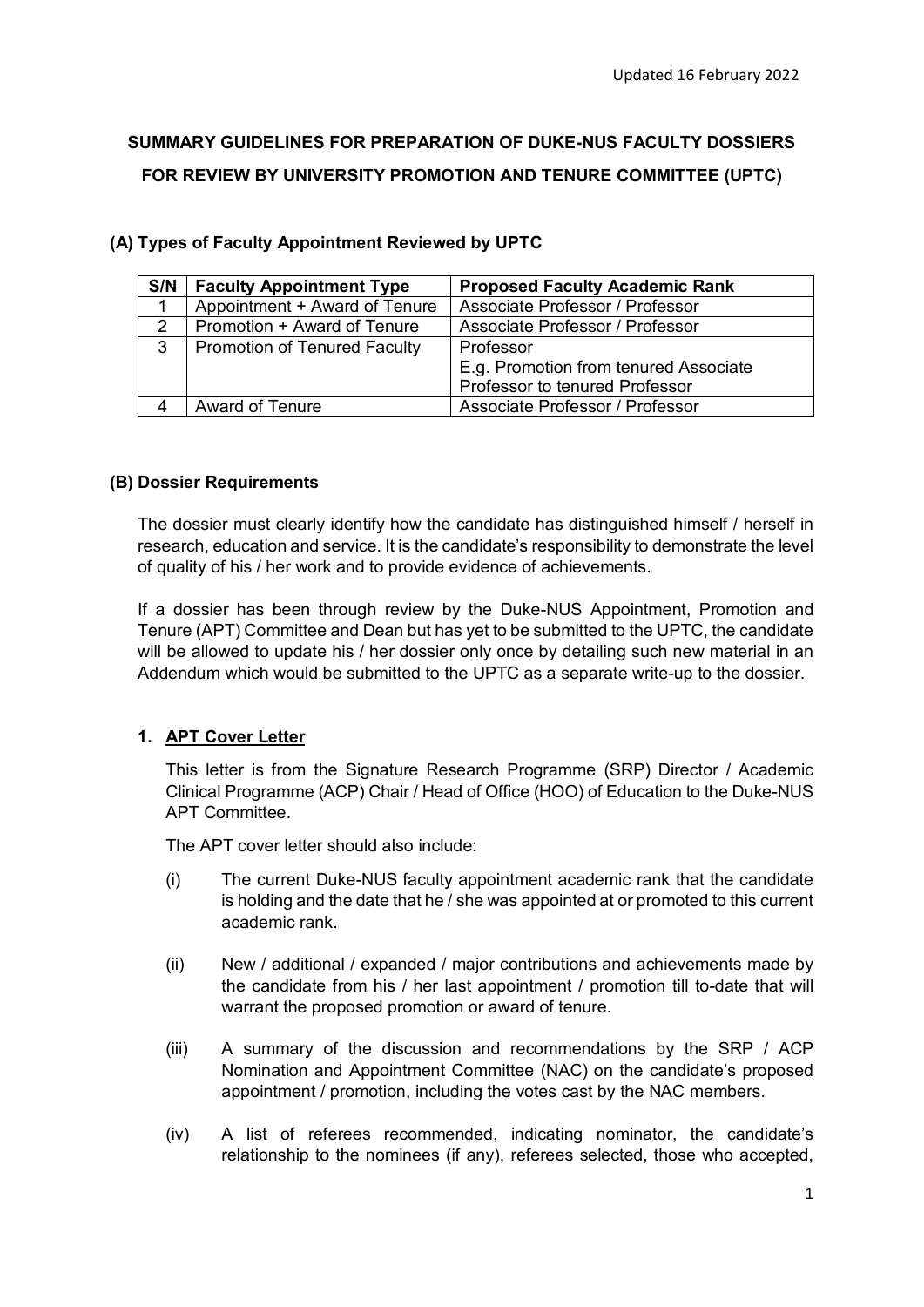those who did not respond, and those who declined to evaluate with reasons, if provided.

Please refer to *"Template – [APT Cover Letter For Regular Rank Faculty Appointment](https://www.duke-nus.edu.sg/docs/default-source/academic-medicine-docs/fdr/6-template---apt-cover-letter-for-rr-faculty-(18-nov-2020)_v1.docx)  / Promotion"*

## **2. Academic Council (AC) Cover Letter**

The AC cover letter is required for:

- (i) Associate Professor and Professor level appointment / promotion; AND
- (ii) Candidates whose proposed appointment / promotion reside in an ACP.

# **3. CV**

For new faculty appointments where the candidate has not joined Duke-NUS, please use *"Template – [Duke-NUS / SingHealth CV"](https://www.duke-nus.edu.sg/docs/default-source/academic-medicine-docs/fdr/9-duke-nus-cv-template-(1-july-2020).docx)* for CV submission.

For promotion and / or tenure review of existing faculty members, CVs submitted must be in the Faculty Profile System (FPS) generated CV format. The online FPS can be accessed through:<https://inetapps.duke-nus.edu.sg/fps/home/#/>

(i) For Associate Professor with Tenure and Full Professor with Tenure, CVs of candidates should include the following publication information: (a) H-index

(b) Journal Impact Factor of every journal that the candidate had published in for the last 5 years (and further back if the candidate wishes)

(c) [optional] Number of citations for every publication that the candidate had published

(ii) For the **"Top 10 Publications"** section of the CV:

(a) Indicate the candidate's role and contributions for each of the top 10 publications.

(b) Provide 3 - 5 sentences on the impact of the paper for each of the top 5 publications (e.g. how the findings in the publication had impacted the research field / medical practice / medical education / pedagogical approach, etc).

## *4.* **Intellectual Development Statement (IDS)** *[5 – 10 pages; no specific template]*

- (i) The onus is on the candidate to present the case compellingly with evidence and how the different pieces of evidence converge to support the case for promotion and / or award of tenure.
- (ii) The IDS should not be just bare-bone facts regurgitated from information that is already provided in the CV.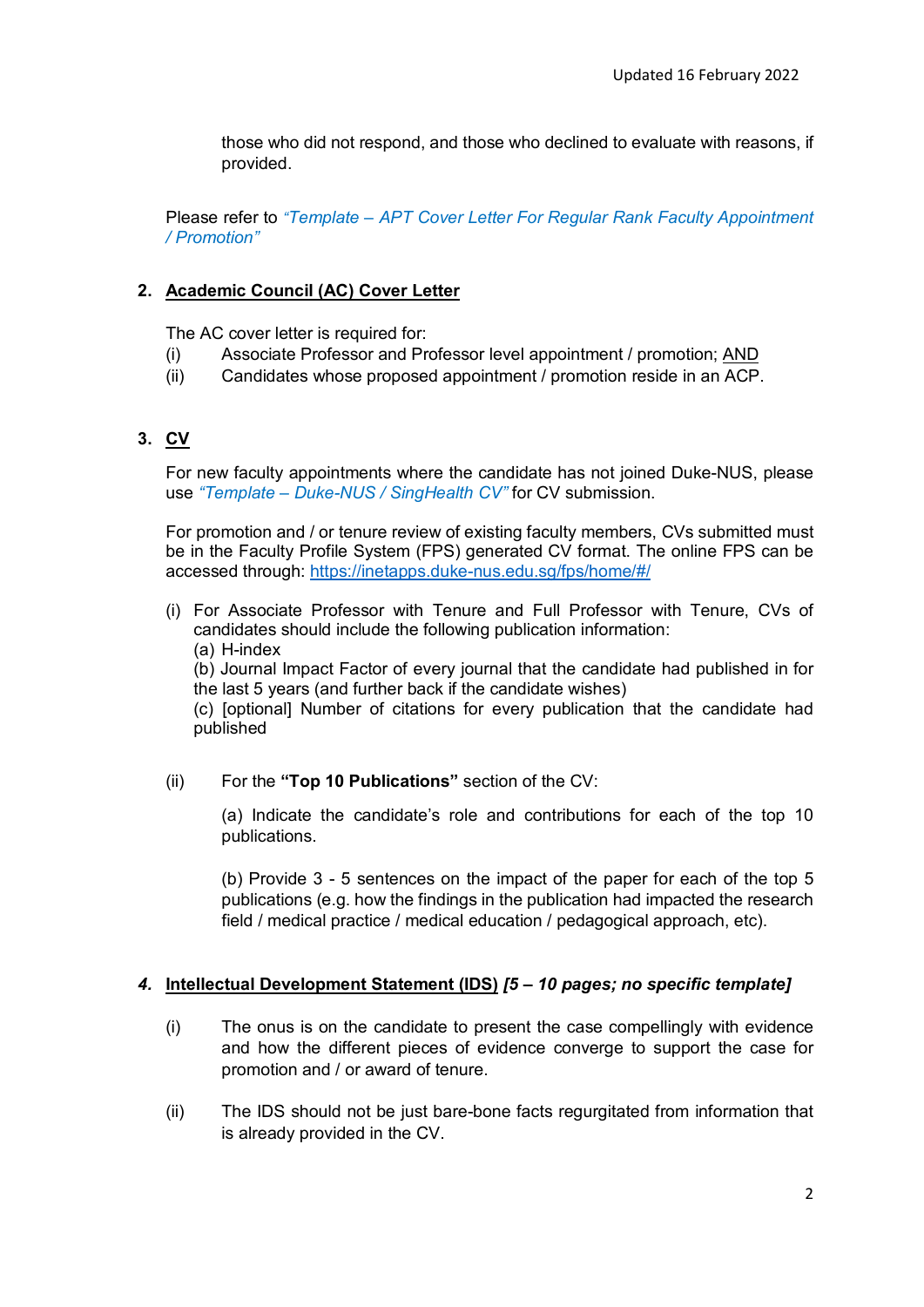- (iii) The IDS must start by identifying the body of work that has made significant impact on the candidate's standing and reputation in the field. The body of work must be described succinctly in concrete terms to demonstrate how impact has been recognized by the international peer community and / or industry, society, etc (if applicable).
- (iv) The description of specific contributions deemed impactful should be supported by multiple independent and convergent sources of evidence. The candidate is expected to provide the proper context to explain the significance of the evidence (e.g., funding support for an important invited talk/keynote, editorial board membership of the top journal in the field). The candidate is strongly advised to select the most significant evidence that would attract the attention of the referees, rather than providing a comprehensive list without emphasis and context to understand significance.
- (v) Below are **examples (what did you do, and why is it important and impactful)** of considerations that can guide the candidate to make a case for research impact and leadership:
	- Research productivity, activities, and accomplishments besides describing your body of work, clearly demarcate which parts of your scholarly outputs and achievements are attributable to work conducted after your last appointment, promotion, and/or tenure
	- Research impact in academia (e.g., citations), industry (e.g., patents and licensing of technology, competitive start-up funding, entrepreneurship), society, public policy, economy, environment, culture or other impact domains as appropriate
	- International research leadership in the field including but not restricted to awards, invited talks, keynotes, editorial board membership, conference program committees
	- Research independence from the Masters, PhD, post-doctoral thesis advisors and / or regular senior co-authors. Please provide a list of their names. Note: independence in developing a core body of work is ideally demonstrated through convergence of multiple indicators in the form of authorship, grantsmanship, graduate supervision, etc. The overall intent is to demonstrate primary ownership spanning origin of the creative ideas to bringing resources (grants, students, equipment, etc.) and intellectual leadership to realize these ideas in a concrete way to achieve quality outcomes (e.g., papers in top journals). The entire body of work may consist of this core and a collaborative body of work. Evidence of collaboration that expands the reach and impact of this core body of work is an advantage.
	- Holistic and relevant comparison with relevant peers of comparable standing in leading research universities that is aligned to measures of excellence broadly accepted in a discipline.
	- Provide a citation analysis to demonstrate research impact
	- Sustained upward research trajectory with significant progression from previous appointment, promotion, tenure
	- Future plans: plans and evidences for continuing development and expected significant contributions in the future.
	- others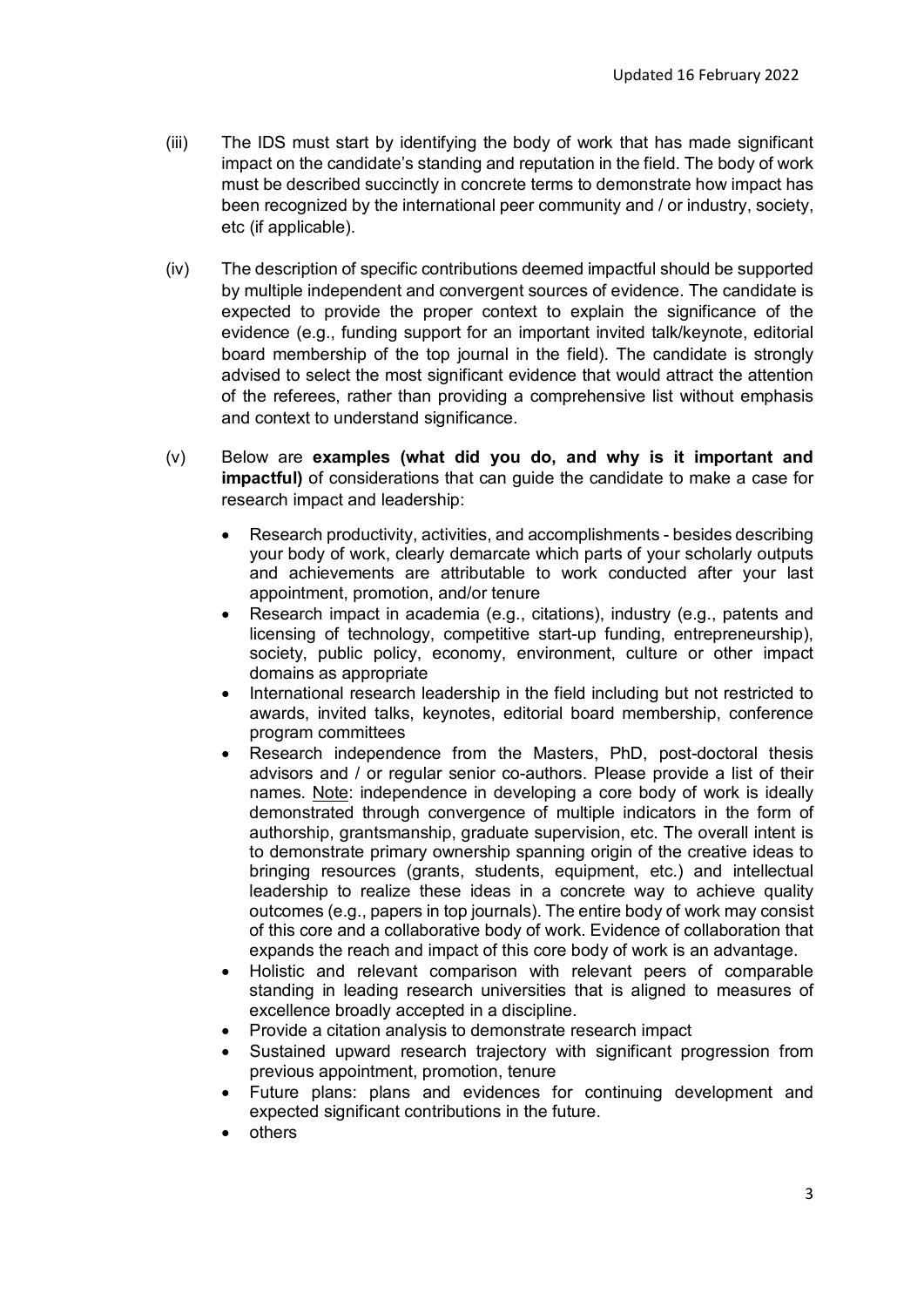- (vi) Below are **examples** of considerations that can guide the candidate to make a case for teaching impact and leadership with a focus on:
	- (a) *self*: evidence of a range of educational activities and accomplishments made as a result of continuing development as a teacher after your last appointment or promotion
	- (b) *others*: evidence of accomplishments beyond the classroom, i.e., educational leadership (e.g., curriculum review, mentorship, awards, keynote invitations, key membership of high level education committees)
	- (c) *scholarship*: educational scholarship independent from or in collaboration with senior co-authors (e.g., education-related articles and / or presentations, textbook, innovative pedagogy and / or educational material, conference program committees, funded education projects)
	- (d) *future plans*: plans for continuing development, with significant progression from previous appointment or promotion and expected significant contributions in the future

# **5. Referee Requirements**

- (i) Evaluation by referees form an integral part of the evaluation process. Referees should be carefully selected, as they must be able to comment in a discriminating and objective way on the candidate's current research and / or other professional work. The candidate should be informed that their nominated referees must be at adequate arm's length and to submit a statement declaring their relationships with their referees. A one-page biography of each referee must be included. They should be from established reputable institutions, holding positions equivalent or higher in rank than that for which the candidate is being considered, and should be in active academic / professional service. Non-academic persons of comparable standing, such as senior research staff in reputable organizations or equivalent may also be selected as referees.
- (ii) Please refer to *"Template – [Letter to Referee Requesting For Reference Letter](https://www.duke-nus.edu.sg/docs/default-source/academic-medicine-docs/fdr/23-template-letter-to-referee-requestg-for-ref-letter-for-candidt-(uptc-review)(18feb2022).docx) for Candidate (UPTC Review)"*
- (iii) Letters should ordinarily be solicited from referees who are in peer institutions or better. A general guideline may be 4 to 5 letters from **peer institutions** and 1 to 2 from **aspirant institutions**. It should be specified as to which letters are from peer institutions and which are from aspirant institutions. There may be referees who are not from a peer or an aspirant institution, but have a very high international reputation and impact in a field relevant to the candidate. This is allowable. Those nominating referees should explain their choice.

As a guide, the top 20 universities listed in the latest Times Higher Education [\(THE\) World University Rankings can be referenced as aspirant institutions,](https://www.timeshighereducation.com/world-university-rankings/2022/world-ranking#!/page/0/length/25/sort_by/rank/sort_order/asc/cols/stats)  while universities ranked from  $21^{st}$  to  $100^{th}$  can be referenced as peer institutions.

For tenure and promotion from Assistant Professor to Associate Professor, the referees should at least be at the Associate Professorial level. If Associate Professors are called upon to be referees, they must themselves be tenured. For promotion from Associate Professor to full Professor, the referees should be at the full Professorial level.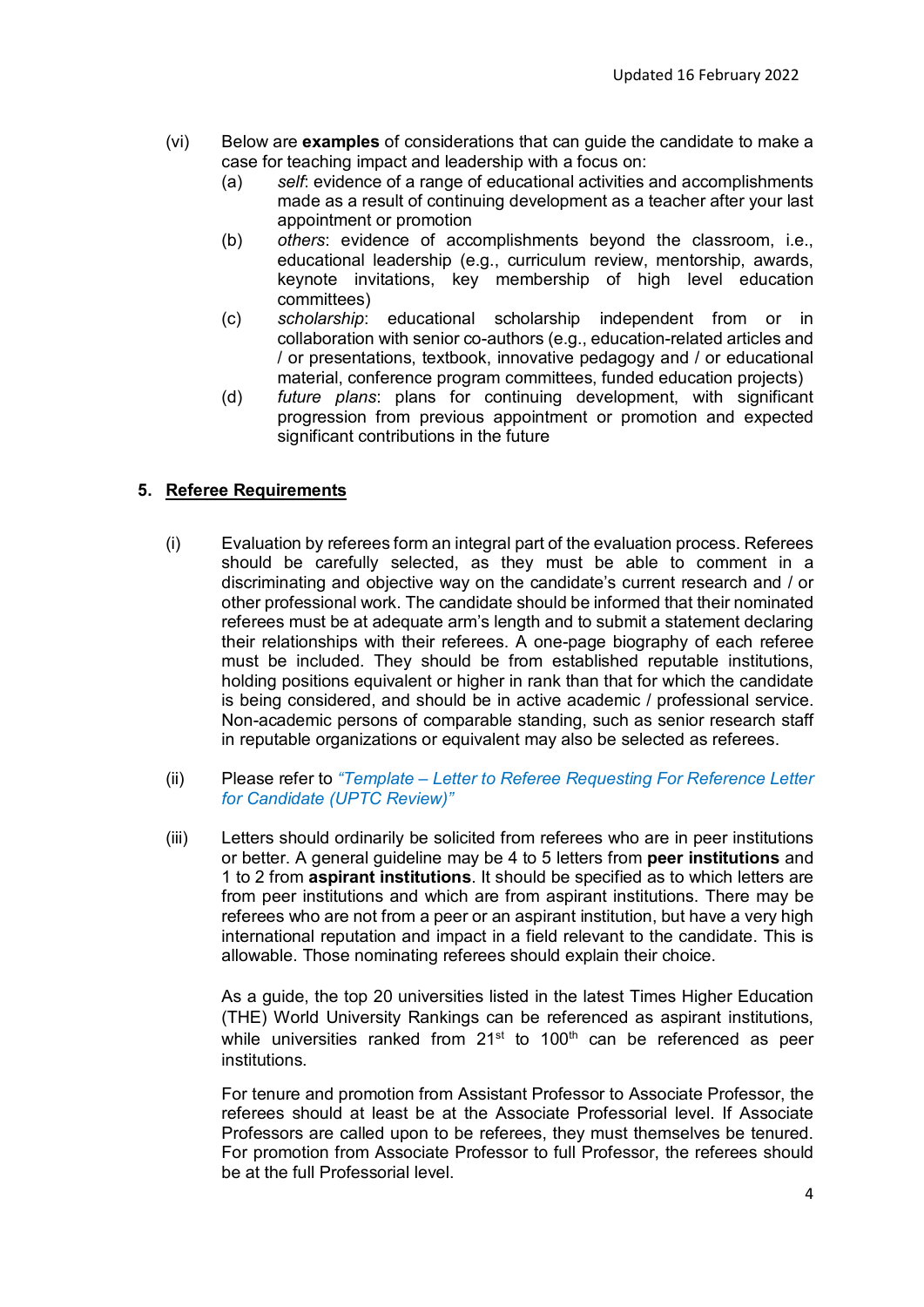(iv) It may also be beneficial to hear from collaborators and pre- and post-doctoral supervisors, e.g. about relative contributions to joint work: any such letters should be beyond the minimum of 6 required.

## **(v) A referee is NOT considered arm's length if he / she:**

- (a) had ever collaborated and / or published with the candidate, regardless of when that collaboration took place (e.g. even if it was 20 years ago).
- (b) is from an institution based in Singapore (e.g. NUS, NTU, SingHealth, National Healthcare Group, A\*STAR, etc).
- (c) is from Duke University.
- (d) has personal connections with the candidate (e.g. former classmate, personal friend, etc).
- (e) had ever trained / mentored / supervised the candidate. Examples of such relationships include, but are not limited to, PhD / postdoctoral supervisor / advisor, etc.
- (f) ever had an employer-employee reporting relationship with the candidate.
- (g) had ever been colleagues with the candidate in the same institution.

#### **(vi) Appointment to Associate Professor or Professor with tenure**

- (a) There must be 6 or more letters of evaluation from referees, with a minimum of 3 letters each from the respective lists of referees proposed by the candidate and the Search Committee.
- (b) Evaluations should not be obtained from referees with conflict of interest unless there are good reasons for doing so, such as to solicit inputs on the relative contributions in joint work. In such a case, the relationship between the candidate and the referee should be clearly disclosed, and any such letters should be beyond the minimum of six.
- (c) The candidate and the Search Committee shall each submit names of 6 possible referees to the SRP Director / ACP Chair. The Search Committee shall not duplicate the names from the candidate's list. The SRP Director / ACP Chair shall select an equal number of referees, minimum of 3, from each of the two lists submitted, and write to them for their evaluation of the candidate. The SRP Director / ACP Chair should avoid using more than one referee from each institution and referees who are no longer researchactive. The SRP Director / ACP Chair may also request for additional names of referees from the Duke-NUS APT Committee and Dean to supplement the list from the Search Committee before he / she makes the selection. Additional referees may be added to the list in place of those who fail to respond or decline the task. The Duke-NUS APT Committee and the UPTC may also request additional letters of evaluation, if necessary.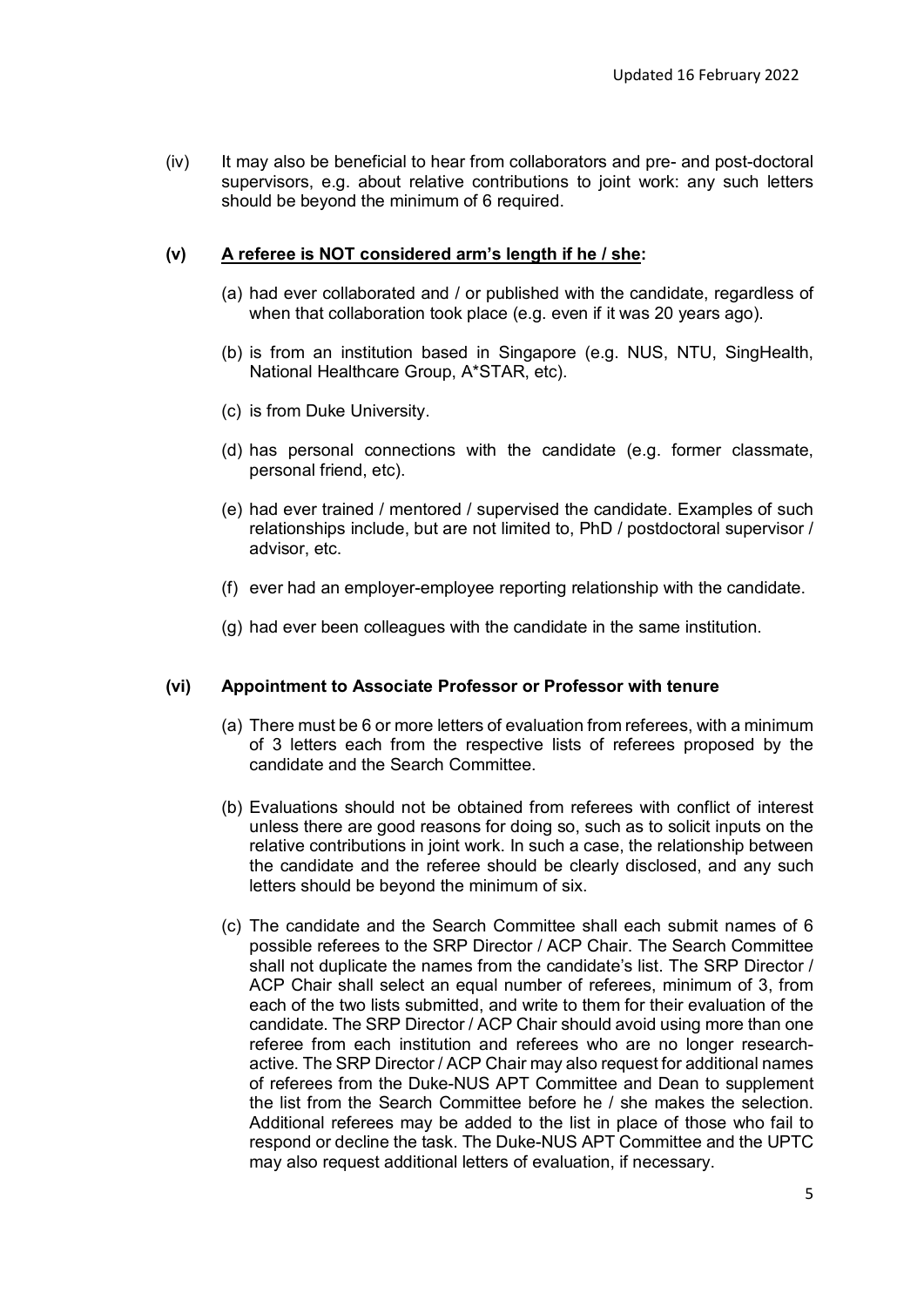#### **(vii) Promotion to Associate Professor or Professor with tenure, or the award of tenure**

- (a) There must be 6 or more letters of evaluation from referees, with a minimum of 3 letters each from the respective lists of external referees proposed by the candidate and the SRP / ACP NAC.
- (b) Evaluations should not be obtained from referees with conflict of interest unless there are good reasons for doing so, such as to solicit inputs on the relative contributions in joint work. In such a case, the relationship between the candidate and the referee should be clearly disclosed, and any such letters should be beyond the minimum of six.
- (c) The candidate and the SRP / ACP NAC shall each submit names of 6 possible referees to their Duke-NUS HOO. The NAC shall not duplicate the names from the candidate's list. The HOO shall select an equal number of referees, minimum of 3, from each of the two lists submitted. The HOO should avoid selecting referees who were previously referees in the candidate's earlier application for promotion and / or tenure, and avoid using more than one referee from each institution and referees who are no longer research-active. The SRP Director / ACP Chair shall write to them for their evaluation of the candidate. The HOO may also request for additional names of referees from the SRP Director / ACP Chair and / or Duke-NUS APT Committee to supplement the list from NAC before making the selection. The letters of evaluation from referees will be forwarded to the NAC upon receipt. Additional referees may be added to the list in place of those who fail to respond or decline the task. The Duke-NUS APT Committee and the UPTC may also request additional letters of evaluation, if necessary*.*

## **6. Peer Research Benchmarking Report**

- (i) Once there are enough referee letters, the Search Committee Chair or SRP / ACP NAC Chair should send an e-mail to RAD with the following names:
	- (a) Candidate
	- (b) NUS faculty members (in related research area) who were promoted to the same rank and track as the candidate in the past 5 years
	- (c) Peers identified by the candidate (3 to 5 pax; optional for appointments)
	- (d) Peers identified by the Search Committee or SRP / ACP NAC (3 to 5 pax)
	- (e) Peers identified by the referees in their letters
	- (f) Names and institutions of the referees

Search Committee / NAC Chair to fill out the benchmarking template for submission to PVO ODI.

RAD will then forward the completed benchmarking template to Office of Data and Intelligence (ODI) at NUS Office of the Senior Deputy President & Provost (PVO) to generate the candidate's peer research bench marking report.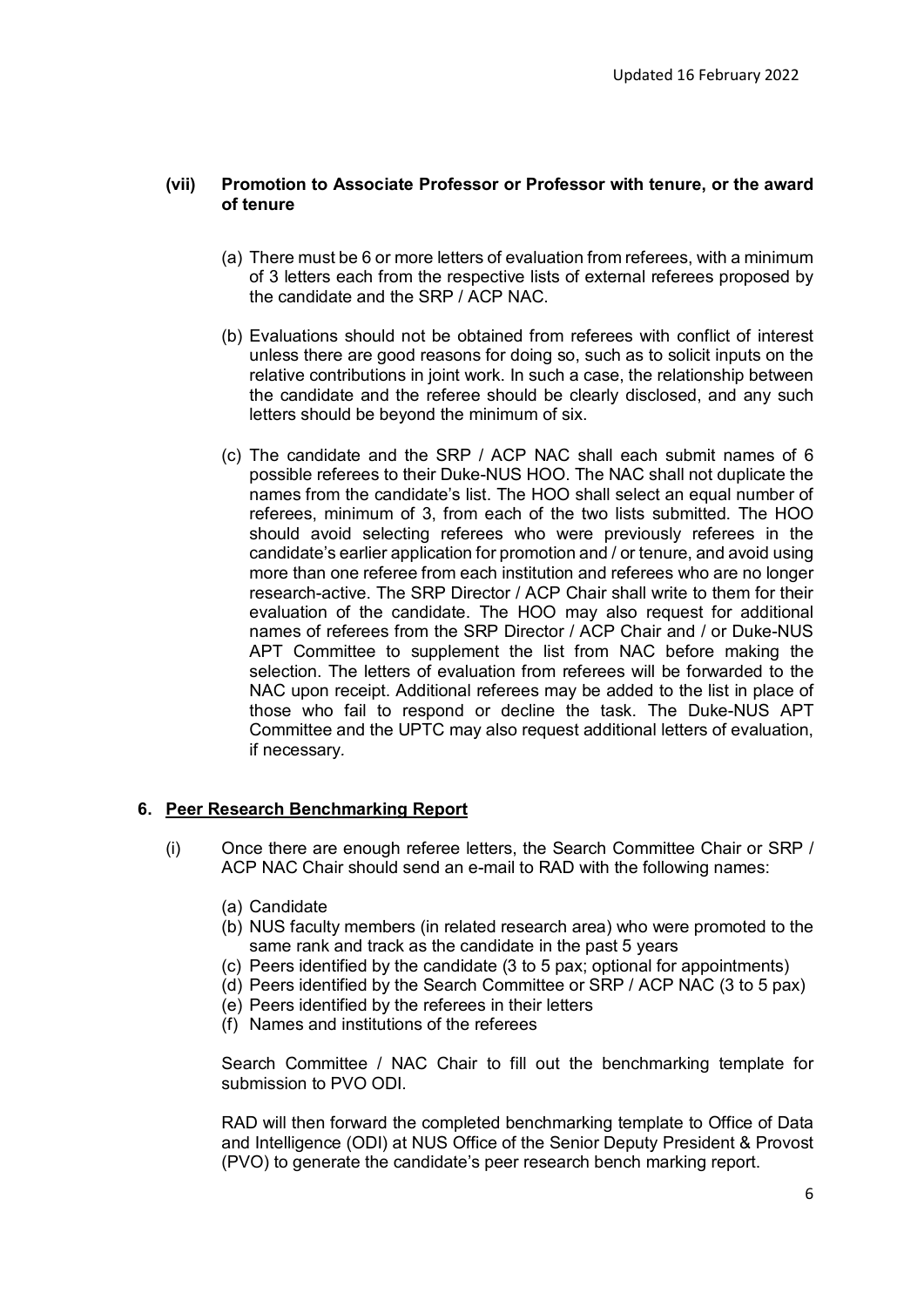Please refer to *"Template – Peer Benchmarking (UPTC Review)"* which can be downloaded from the [Duke-NUS RAD SharePoint](https://nusu.sharepoint.com/sites/duke-nus/RA/Pages/form.aspx) [Using your NUSNET ID credentials and VIP Access (2FA)] for Faculty and Staff. [Checklist on how to](https://www.duke-nus.edu.sg/docs/default-source/academic-medicine-docs/fdr/checklist-on-how-to-access-nus-sites-v1.pdf?sfvrsn=fa38d0ad_6)  [access Duke-NUS website / Intranet.](https://www.duke-nus.edu.sg/docs/default-source/academic-medicine-docs/fdr/checklist-on-how-to-access-nus-sites-v1.pdf?sfvrsn=fa38d0ad_6)

- (ii) The PVO ODI will conduct independent research benchmarking for all candidates for promotion and / or tenure and appointments through a systematic analytical process. The PVO ODI research benchmarking takes into consideration the comparable level of academic experience (e.g., rank, year of PhD, research community, etc.) of the candidate and peer comparators. It also makes more explicit reference to the peer and aspirant institutions identified in the endorsed department research benchmarking report, if any.
- (iii) ODI will only select additional comparators if less than 9 peer names were submitted or most of the peer names came from one source.

The criteria for ODI's selection are as follows:

- (a) Co-authors of the referees
- (b) Past doctoral students of the referees
- (c) Junior faculty members who work in the same university and department as the referees

Should ODI again fail to obtain enough peers, they will find additional peer researchers from the cognate departments of the following universities:

- (1) Peer and aspirant universities according to the Endorsed Department Research Benchmarking report
- (2) For departments that do not have endorsed department research benchmarking reports, ODI will identify peer and aspirant universities by referring to the Times Higher Education (THE) ranking and QS Subject Ranking in the subject areas of the candidate

In all cases, the peers are selected only if they graduated around the same time as the candidate (+/- 5 years approximately) and currently hold the position to which the candidate is applying.

ODI will generate the benchmarking bibliometrics from Scopus, SciVal and NUS Elements and write a report with their analysis. ODI will send the benchmarking report that explains their methodology and analysis to RAD upon completion. The entire process will take 2 weeks from the date of submission of the peer names to ODI by RAD.

(iv) After RAD receives the peer research benchmarking report from ODI, RAD will forward it to the respective Search Committee Chair or SRP / ACP NAC Chair who had submitted the benchmarking template to RAD. The respective Search Committee / NAC Chair can then compile the peer research benchmarking report into the candidate's dossier.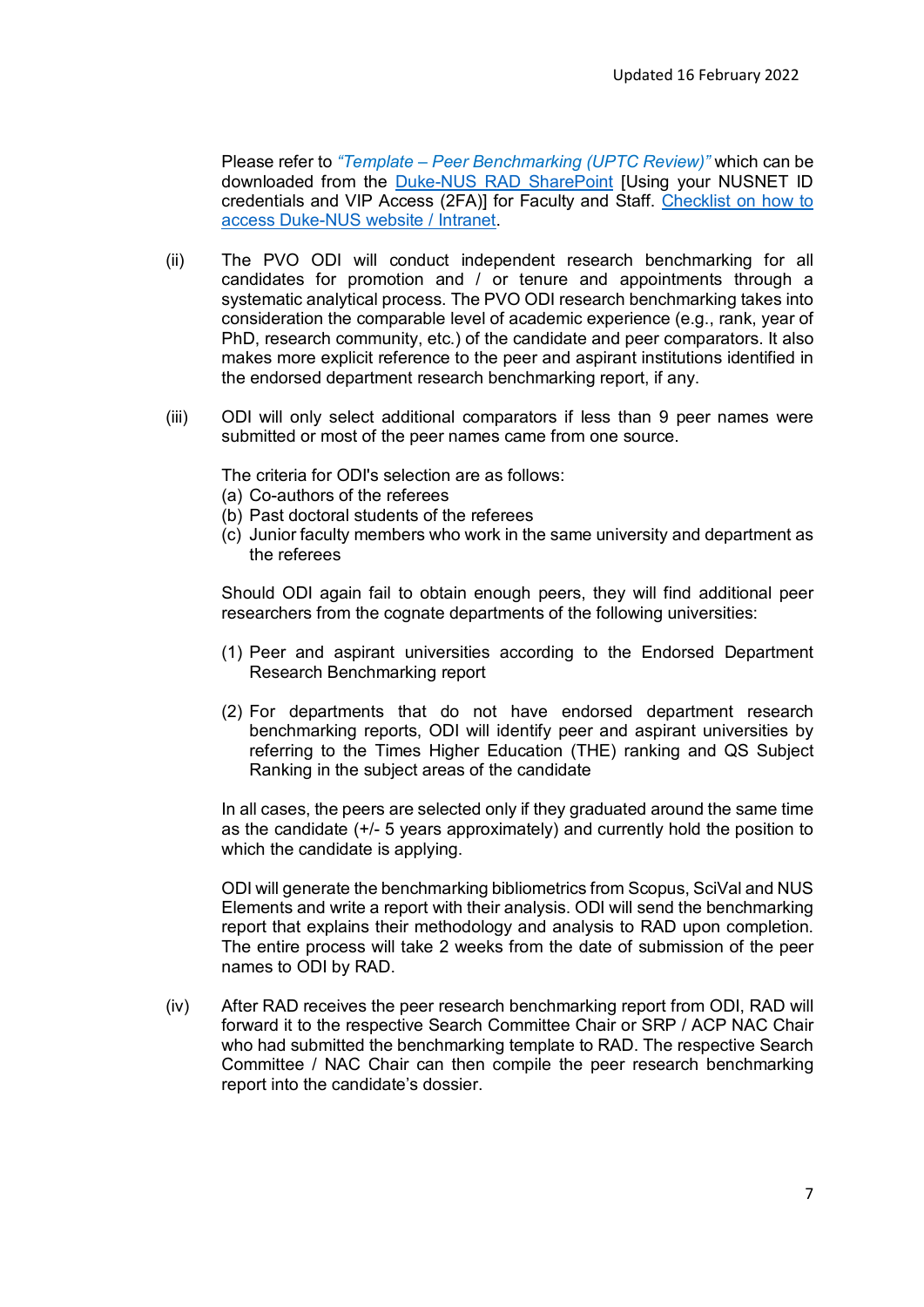# **(C) Additional Documents Required for submission to UPTC**

The following additional documents are required for submission to the UPTC together with the candidate's dossier. Please note that the additional documents will have to be submitted to RAD before RAD can submit the candidate's dossier to UPTC for review.

| S/N          | <b>Documents</b>                                                                                                                                                                                                                                                                                                                                                                                                                                                                    | <b>Template</b>                          |
|--------------|-------------------------------------------------------------------------------------------------------------------------------------------------------------------------------------------------------------------------------------------------------------------------------------------------------------------------------------------------------------------------------------------------------------------------------------------------------------------------------------|------------------------------------------|
| $\mathbf{1}$ | A list of all the internal reviewers (including names and<br>affiliations of APT Committee members and vote<br>counts) who had reviewed the candidate's case.                                                                                                                                                                                                                                                                                                                       | Template-List of<br>Intrnl Reviewers for |
|              | (Note: SRP / ACP / Office of Education may use the<br><b>Template-List of Internal Reviewers for UPTC Review</b><br>and modify accordingly, if needed. RAD will fill up the<br>information in the "APT Comm" tab after the SRP / ACP<br>/ Office of Education submits the completed Excel file to<br>RAD.)                                                                                                                                                                          |                                          |
| 2            | PDF copies of top 10 publications listed in candidate's<br><b>CV</b>                                                                                                                                                                                                                                                                                                                                                                                                                |                                          |
| 3            | Student feedback reports for most recent 3 years, if<br>any<br>(If there isn't any for the most recent 3 years, older ones<br>would suffice as well.)                                                                                                                                                                                                                                                                                                                               |                                          |
| 4            | External Reviewers (ER) Summary table (Including<br>names & affiliations of ALL ERs nominated by<br>candidate and Duke-NUS, with indications of whether<br>the ERs were selected by Duke-NUS, status of ERs<br>(e.g. accepted / declined / did not respond / accepted<br>but did not submit letter/did not invite), and date of ER<br>letters received. (Note: SRP / ACP / Office of Education<br>can use the Template-External Reviewers Summary<br>Table for this item.)<br>Note: | Template-External<br>Reviewers (ER) Sumn |
|              | NUS external reviewers are the equivalent of Duke-<br>NUS external referees.                                                                                                                                                                                                                                                                                                                                                                                                        |                                          |
| 5            | Sample letter of invitation to ER (to an ER who provided<br>letter).                                                                                                                                                                                                                                                                                                                                                                                                                |                                          |
| 6            | One-page biography of each of the ERs who provided<br>letters.                                                                                                                                                                                                                                                                                                                                                                                                                      |                                          |